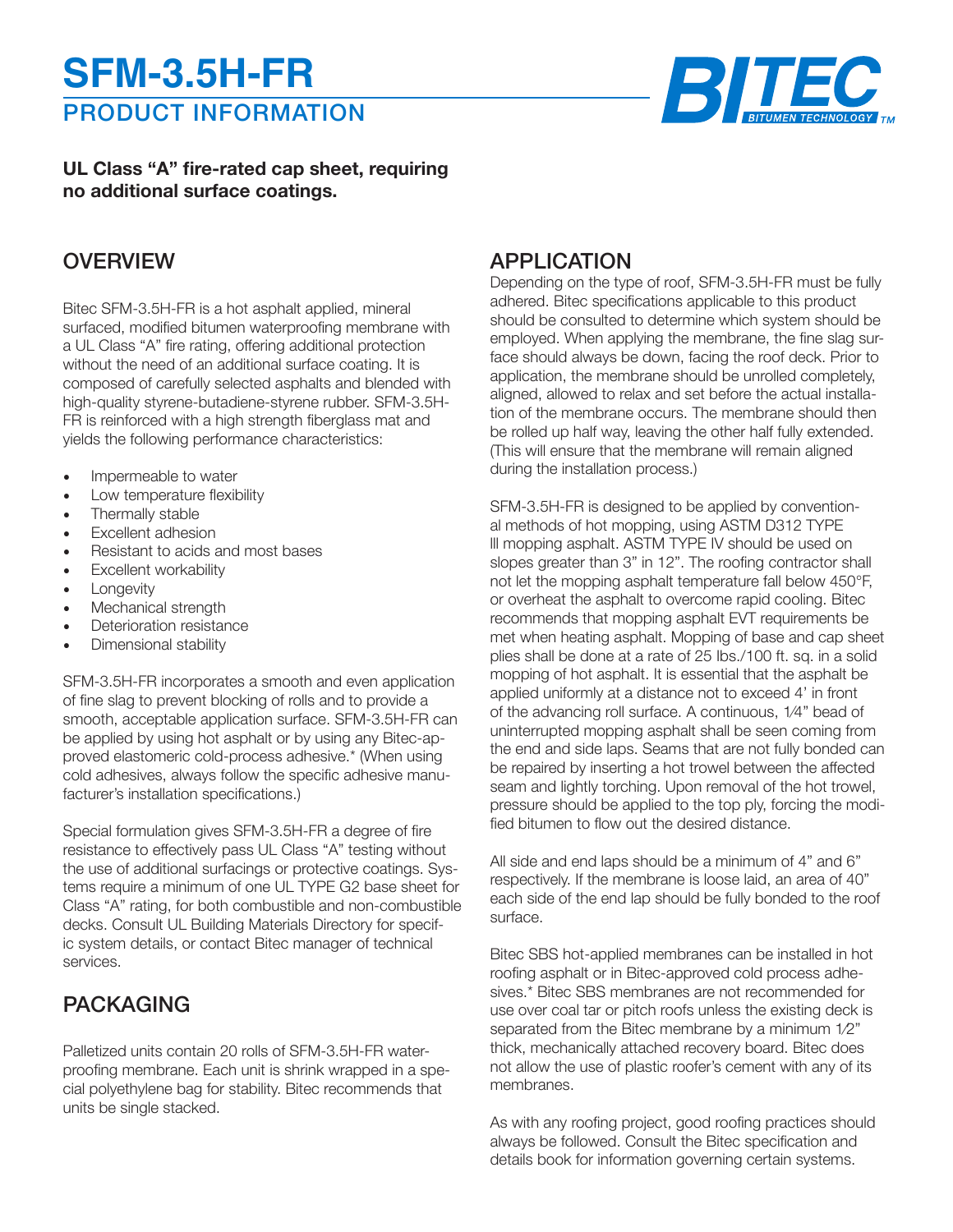# PRODUCT INFORMATION **SFM-3.5H-FR**



# TOOLS REQUIRED

Tools required to apply Bitec SFM-3.5H-FR waterproofing membrane include: a roofer's kettle, lug bucket, roofer's mop, dial thermometer, spatula or round nose roofer's trowel, a roofer's knife, pair of work gloves, flat-soled shoes and an ABC dry chemical fire extinguisher at the kettle and on the roof.

Before using this product, be certain that all information concerning the installation of this product and safety guidelines pertaining thereto have been read and fully understood. The application of modified bitumen membranes requires the use of explosive gas and molten asphalts, which if mishandled can and will cause personal injury and/or property damage.

# **SAFETY**

### **Contractor**

It is the contractor's responsibility to observe all fire prevention policies and practices, to train, instruct and warn employees on the use of torching equipment. Follow OSHA and NRCA provisions for fire protection, including but not limited to those listed in OSHA 1910.151, 155, 156, 157, and 1910.1101, which apply to torch application. The contractor should be familiar with NFPA 58 "Standard for the Storage and Handling of Liquefied Petroleum Gas" and any other appropriate publications of the National LP Gas Association.

### **Fire Department Regulations**

The contractor should be familiar with all local fire codes in his area. The contractor is responsible for obtaining all necessary permits or certificates before any work is started.

### **Personnel**

Proper clothing should be worn at all times while installing any modified membrane. Long sleeve shirt, long pants, leather or durable flat-soled shoes and work gloves. Workmen, other than the torch operator, should be no closer than 3' from open flame.

**NOTE:** The roofing contractor and his employees are the key to success regarding safety. Safety should always be first!